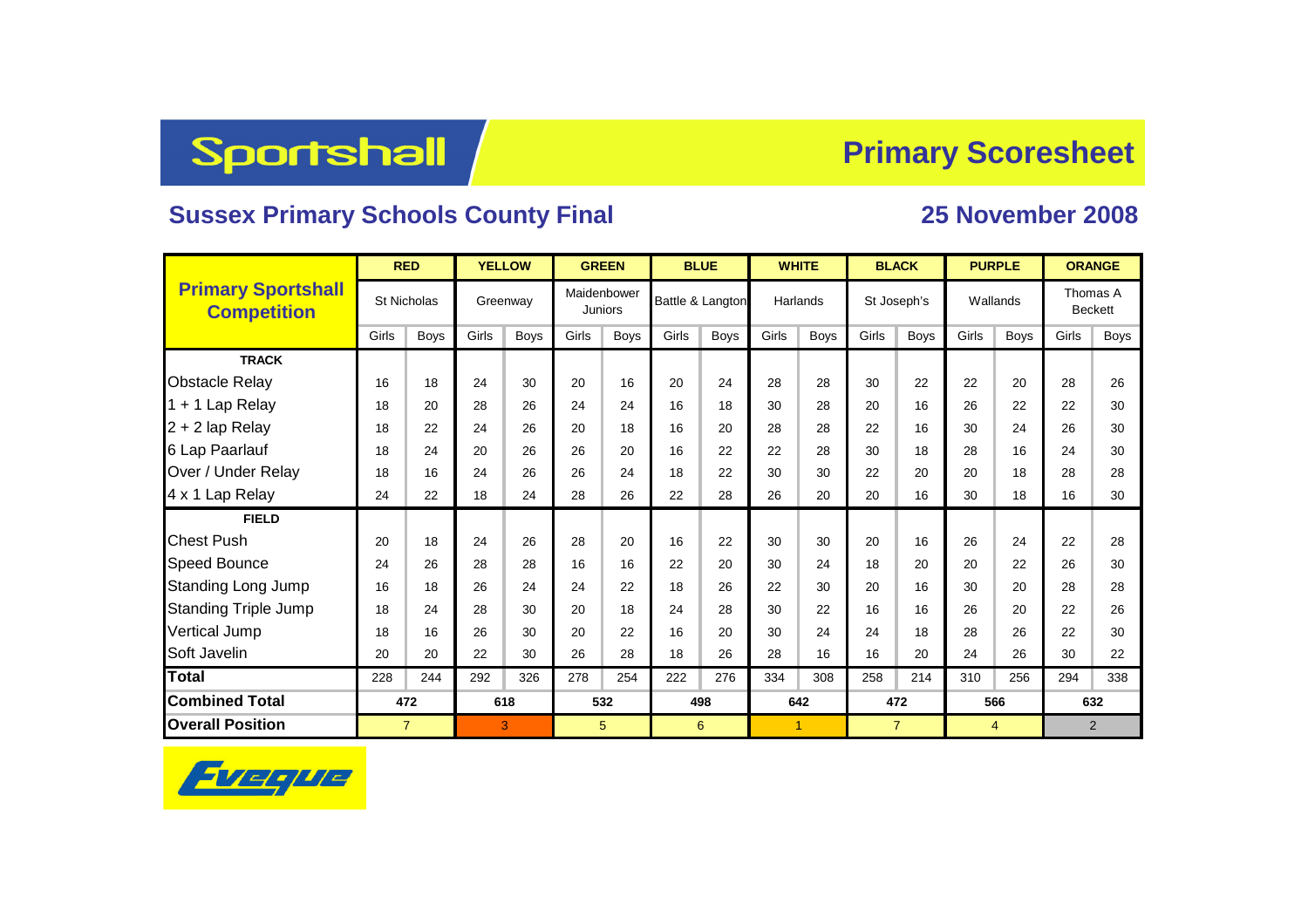



|                                    | <b>Girls</b><br><b>Obstacle Relay</b> |                                |                   |                                         | 1 + 1 Lap Relay 2 + 2 Lap Relay |                                   |                    | 6 Lap Paarlauf                    |                      | Over / Under<br>Relav                               |                     | 4x1 Lap Relay                 |                      | <b>Girls</b>  |                         |              |                      | <b>Chest Push</b>             |                      | <b>Speed Bounce</b>        |                      | <b>Standing Long</b><br>Jump | <b>Standing Triple</b><br>Jump |                            | <b>Vertical Jump</b> |                              | <b>Soft Javelin</b>  |                         |
|------------------------------------|---------------------------------------|--------------------------------|-------------------|-----------------------------------------|---------------------------------|-----------------------------------|--------------------|-----------------------------------|----------------------|-----------------------------------------------------|---------------------|-------------------------------|----------------------|---------------|-------------------------|--------------|----------------------|-------------------------------|----------------------|----------------------------|----------------------|------------------------------|--------------------------------|----------------------------|----------------------|------------------------------|----------------------|-------------------------|
| Colour                             | Team                                  | ৯<br>ime (in secs)<br>position | Position / Points | ᅙ<br>e (in secs)<br>position<br>ime (in | osition / Points                | ਠ<br>(in secs)<br>position<br>emi | Points<br>sition / | e (in secs) or<br>position<br>eq. | Points<br>Position / | e (in secs) or<br>position<br>$\varepsilon$<br>Time | Point<br>sition / I | Fime (in secs) or<br>position | Points<br>Position / | Colour        | Team                    |              | Best<br>Performances | I Position<br>Points<br>Total | Best<br>Performances | Total / Position<br>Points | Best<br>Performances | Total / Position<br>Points   | Performance<br>Best            | Total / Position<br>Points | Performances<br>Best | Total / Position /<br>Points | Best<br>Performances | Total / Position        |
|                                    |                                       |                                | 8                 |                                         | 7                               |                                   | 7                  |                                   | $\overline{7}$       |                                                     | 7                   |                               | 4                    |               |                         |              | 5.25                 | 15.75                         | 46                   | 137                        | 1.49                 | 4.31                         | 4.58                           | 13.22                      | 30                   | 92                           | 9                    | 29                      |
| <b>RED</b>                         | St Nicholas                           | 103.3                          |                   | 30.5                                    |                                 | 62.1                              |                    | 95                                |                      | 91.6                                                |                     | 60.2                          |                      | <b>RED</b>    | St Nicholas             | 2            | 5                    | 6                             | 46                   | 4                          | 1.23                 | 8                            | 4.44                           | 7                          | 31                   | 7                            | 11                   | 6                       |
|                                    |                                       |                                | 16                |                                         | 18                              |                                   | 18                 |                                   | 18                   |                                                     | 18                  |                               | 24                   |               |                         | 3            | 5.5                  | 20                            | 45                   | 24                         | 1.59                 | 16                           | 4.2                            | 18                         | 31                   | 18                           | 9                    | 20                      |
|                                    |                                       |                                | 4                 |                                         | $\mathbf{2}$                    |                                   | 4                  |                                   | 6                    | 86                                                  | 4                   |                               | 7                    |               |                         | 1            | 6                    | 17.5                          | 46                   | 139                        | 1.95                 | 4.97                         | 5.24                           | 14.72                      | 40                   | 120                          | 9                    | 36                      |
| <b>AELLOW</b>                      | Greenway                              | 97                             |                   | 28.8                                    |                                 | 60.5                              |                    | 92.5                              |                      |                                                     |                     | 62.9                          |                      | <b>AELLOW</b> | Greenway                | $\mathbf{2}$ | 6.25                 | 4                             | 46                   | $\mathbf 2$                | 1.66                 | 3                            | 4.58                           | $\mathbf{2}$               | 36                   | 3                            | 14                   | 5                       |
|                                    |                                       |                                | 24                |                                         | 28                              |                                   | 24                 |                                   | 20                   |                                                     | 24                  |                               | 18                   |               |                         | 3            | 5.25                 | 24                            | 47                   | 28                         | 1.36                 | 26                           | 4.9                            | 28                         | 44                   | 26                           | 13                   | 22                      |
| <b>GREEN</b>                       | Maidenbow<br>er Juniors               |                                | 6                 |                                         | 4                               |                                   | 6                  |                                   | 3                    |                                                     | 3                   |                               | 2                    |               |                         |              | 6.25                 | 19.25                         | 39                   | 118                        | 1.81                 | 4.77                         | 4.94                           | 13.29                      | 44                   | 111                          | 14                   | 38                      |
|                                    |                                       | 102.9                          |                   | 29.7                                    |                                 | 61.8                              |                    | 90.8                              |                      | 85                                                  |                     | 56.8                          |                      | GREEN         | Maidenbow<br>er Juniors | $\mathbf{2}$ | 6.75                 | $\mathbf 2$                   | 42                   | 8                          | 1.69                 | 4                            | 3.4                            | 6                          | 36                   | 6                            | 10                   | 3                       |
|                                    |                                       |                                | 20                |                                         | 24                              |                                   | 20                 |                                   | 26                   |                                                     | 26                  |                               | 28                   |               |                         | 3            | 6.25                 | 28                            | 37                   | 16                         | 1.27                 | 24                           | 4.95                           | 20                         | 31                   | 20                           | 14                   | 26                      |
| <b>BLUE</b>                        |                                       |                                | 6                 |                                         | 8                               |                                   | 8                  |                                   | 8                    |                                                     | 7                   |                               | 5                    |               |                         |              | 5                    | 15.25                         | 43                   | 133                        | 1.63                 | 4.38                         | 4.74                           | 14.31                      | 28                   | 86                           | 10                   | 28                      |
|                                    | Battle &<br>Langton                   | 102.9                          |                   | 30.9                                    |                                 | 66.6                              |                    | 95.1                              |                      | 91.6                                                |                     | 60.6                          |                      | <b>BLUE</b>   | Battle &<br>Langton     | $\mathbf{2}$ | 4.75                 | 8                             | 45                   | 5                          | 1.25                 | 7                            | 4.47                           | 4                          | 34                   | 8                            | 7                    | $\overline{\mathbf{r}}$ |
|                                    |                                       |                                | 20                |                                         | 16                              |                                   | 16                 |                                   | 16                   |                                                     | 18                  |                               | 22                   |               |                         | 3            | 5.5                  | 16                            | 45                   | 22                         | 1.5                  | 18                           | 5.1                            | 24                         | 24                   | 16                           | 11                   | 18                      |
|                                    |                                       |                                | $\mathbf{2}$      |                                         | $\mathbf 1$                     |                                   | $\mathbf{2}$       |                                   | 5                    |                                                     | 1                   | 57.8                          | 3<br>26              |               | Harlands                | 1            | 7.25                 | 19.5                          | 46                   | 141                        | 1.59                 | 4.53                         | 4.7                            | 14.97                      | 42                   | 130                          | 15                   | 39                      |
| <b>WHITE</b>                       | Harlands                              | 96.3                           |                   | 28.2                                    |                                 | 58.7                              |                    | 92.2                              |                      | 81.5                                                |                     |                               |                      | WHITE         |                         | $\mathbf{2}$ | 6.25                 | 1                             | 44                   | 1                          | 1.55                 | 5                            | 5.6                            | -1                         | 46                   | 1                            | 12                   | $\mathbf{2}$            |
|                                    |                                       |                                | 28                |                                         | 30                              |                                   | 28                 |                                   | 22                   |                                                     | 30                  |                               |                      |               |                         | 3            | 6                    | 30                            | 51                   | 30                         | 1.39                 | 22                           | 4.67                           | 30                         | 42                   | 30                           | 12                   | 28                      |
|                                    | ဖ                                     |                                | 1                 |                                         | 6                               |                                   | 5                  |                                   | 1                    |                                                     | 5                   | 60.9                          | 6                    |               | Joseph's                |              | 5                    | 15.75                         | 35                   | 121                        | 1.73                 | 4.39                         | 4.04                           | 11.62                      | 31                   | 116                          | 8                    | 27                      |
| <b>BLACK</b>                       | Joseph's                              | 95.2                           |                   | 30.1                                    |                                 | 61.7                              |                    | 90.1                              |                      | 88.3                                                |                     |                               |                      | <b>BLACK</b>  |                         | $\mathbf{2}$ | 5.5                  | 6                             | 41                   | 7                          | 1.19                 | 6                            | 3.85                           | 8                          | 44                   | 4                            | 8                    | 8                       |
|                                    | ぁ                                     |                                | 30                |                                         | 20                              |                                   | 22                 |                                   | 30                   |                                                     | 22                  |                               | 20                   |               | の                       | 3            | 5.25                 | 20                            | 45                   | 18                         | 1.47                 | 20                           | 3.73                           | 16                         | 41                   | 24                           | 11                   | 16                      |
|                                    |                                       |                                | 5                 |                                         | 3                               |                                   | 1                  |                                   | $\mathbf{2}$         |                                                     | 6                   |                               |                      |               |                         | 1            | 5.25                 | 18.75                         | 37                   | 129                        | 1.71                 | 5.22                         | 4.78                           | 14.52                      | 33                   | 122                          | 13                   | 37                      |
| PURPLE                             | Wallands                              | 97.7                           |                   | 29.4                                    |                                 | 58.2                              |                    | 90.7                              |                      | 89.5                                                |                     | 56.4                          |                      | PURPLE        | Wallands                | $\mathbf{2}$ | 6.5                  | 3                             | 40                   | 6                          | 1.75                 | -1                           | 4.78                           | 3                          | 41                   | $\mathbf{2}$                 | 10                   | 4                       |
|                                    |                                       |                                | 22                |                                         | 26                              |                                   | 30                 |                                   | 28                   |                                                     | 20                  |                               | 30                   |               |                         | 3            |                      | 26                            | 52                   | 20                         | 1.76                 | 30                           | 4.96                           | 26                         | 48                   | 28                           | 14                   | 24                      |
| ORANGE<br>⋖<br>Thomas A<br>Beckett |                                       |                                | $\boldsymbol{2}$  |                                         | 5                               |                                   | 3                  |                                   | 4                    |                                                     | $\mathbf{2}$        |                               | 8                    |               | ⋖                       |              | 6.5                  | 16.75                         | 45                   | 138                        | 1.75                 | 5                            | 4.74                           | 13.49                      | 36                   | 112                          | 16                   | 46                      |
|                                    |                                       | 96.3                           |                   | 29.9                                    |                                 | 59.4                              |                    | 91.1                              |                      | 83.2                                                |                     | 68.9                          |                      | ORANGE        | Thomas A<br>Beckett     | $\mathbf{2}$ | 4.5                  | 5                             | 42                   | 3                          | 1.59                 | $\mathbf{2}$                 | 4.4                            | 5                          | 35                   | 5                            | 15                   | $\mathbf{1}$            |
|                                    |                                       |                                | 28                |                                         | 22                              |                                   | 26                 |                                   | 24                   |                                                     | 28                  |                               | 16                   |               |                         | 3            | 5.75                 | 22                            | 51                   | 26                         | 1.66                 | 28                           | 4.35                           | 22                         | 41                   | 22                           | 15                   | 30                      |